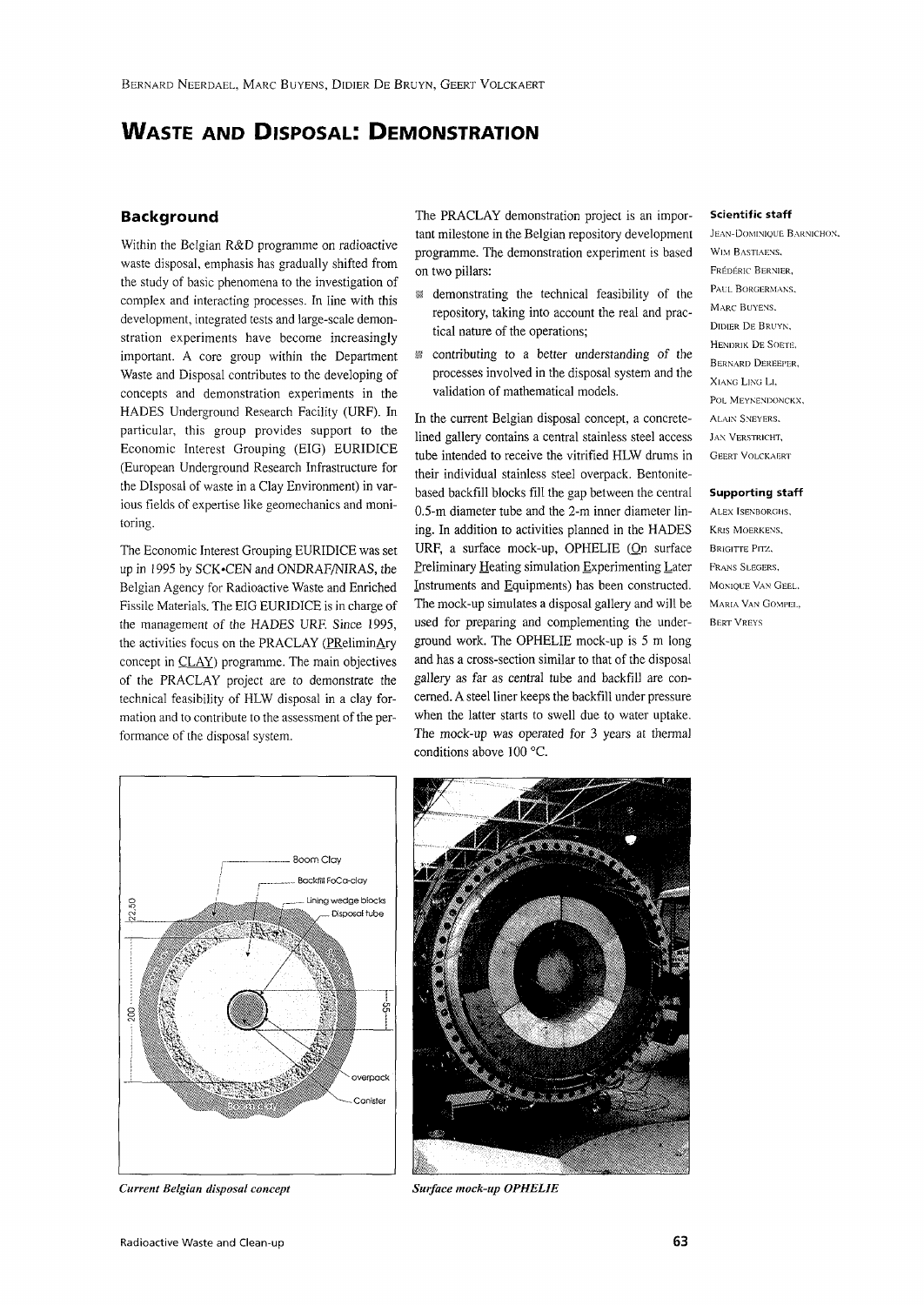## **Objectives**

- : to contribute to the design, installation and operation of a surface mock-up, simulating at full scale (diameter) the Belgian reference concept:
- to confirm and improve our knowledge of the reference design;
- to design and build the crossing between main and disposal galleries;
- $\in$  to demonstrate the construction and operation of a dummy disposal gallery tor HLW;
- to increase our understanding of water flow and  $\pm 50$ mass transport in dense clay-based materials and their mechanical behaviour under a temperature gradient;
- to valorise our expertise and stimulate co-operation at international level.

## **Programme**

The PRACLAY demonstration experiment will be installed in a dedicated gallery in the HADES facility. This gallery with a total length of 30 m will be constructed in an extension of the present URF. In a first step, the excavation in 2002 of the gallery connecting the second shaft with the existing facility, will provide a unique opportunity to monitor the evolution of Hydro-Mechanical (HM) disturbances of the Boom Clay formation in order to validate the current models on the HM behaviour of Boom Clay.

The EIG EURID1CE is directly involved in the EC (European Commission) FEBEX-II (Full scale Engineered Barrier Experiment) and CLIPEX (CLay instrumentation Programme for the Extension of the URL) projects.

- **EX-U** project is a continuation of the FEBEX project, initiated by ENRESA to demonstrate the Spanish design for spent fuel disposal but operated in Switzerland in a granite formation at the Grimsel Test Site. Although referring to the Spanish context for spent fuel and the granite as host rock option, EIG EURIDICE considers this participation useful to share through this European partnership experience and methods on the dismantling operations of such an *in situ* test, having many similarities with the PRACLAY experiment.
- **EX**: The CLIPEX project is a mine-by test, developed in parallel with the extension of the URF planned for begin 2002. The instrumentation already installed in the clay host in 1999, will record the HM parameters ahead of the tunnel face with a particularly high reliability, taking advantage of

an optimal restoration of the ground conditions around the sensors for more than 2 years. The instrumentation array will be extended to engineered structures to be built.

In December 2000, ONDRAF/NIRAS decided to review the reference design for the disposal of vitrified and heat generating high level waste due to open questions resulting from preliminary studies regarding the PRACLAY experiment, from intermediate results of the OPHELIE mock-up and from studies carried out during the elaboration of by ONDRAF/NIRAS of the Safety and Feasibility Interim Report (SAFIR 2). As the PRACLAY project is meant to be the demonstration of the feasibility of this reference design, it is obvious that this two-year review period will affect the planning of the PRA-CLAY experiment. However some parts that are largely independent of the design, are continued.

## **Achievements**

The Waste and Disposal Department contributed to the operation of the OPHELIE mock-up and the preparation of its dismantling, which is scheduled for the second semester of 2002.

Based on the design of the mid-nineties, the EIG EURIDICE constructed OPHELIE to confirm several choices initially made for the PRACLAY *in situ* experiment such as monitoring devices, backfill material, disposal tube and to test the feasibility of the installation procedures of the backfill blocks and measuring sensors. The mock-up, operated since December 1997, should allow to perform a basicinvestigation of the thermo-hydro-mechanical behaviour of the clay-based backfill material.

The success of the dismantling operations is therefore a prerequisite to allow a detailed study of Thermo-Hydro-Mechanical (THM) processes taking place. In particular, the dismantling of the mock-up will provide a unique "hands-on" experience of the engineered barrier, by visualising the different materials after hydration and heating during several years. As the barrier becomes accessible, the dismantling operation will provide an excellent opportunity to investigate the phenomena that may influence the performance of the different mock-up components. The measurements but also some observations during the experimental phase already allowed to point out specific features, like the high apparent thermal conductivity of the backfill material, the salt concentration within the backfill or the pitting corrosion detected on stainless steel tubing and possibly explaining the failure of several sensors.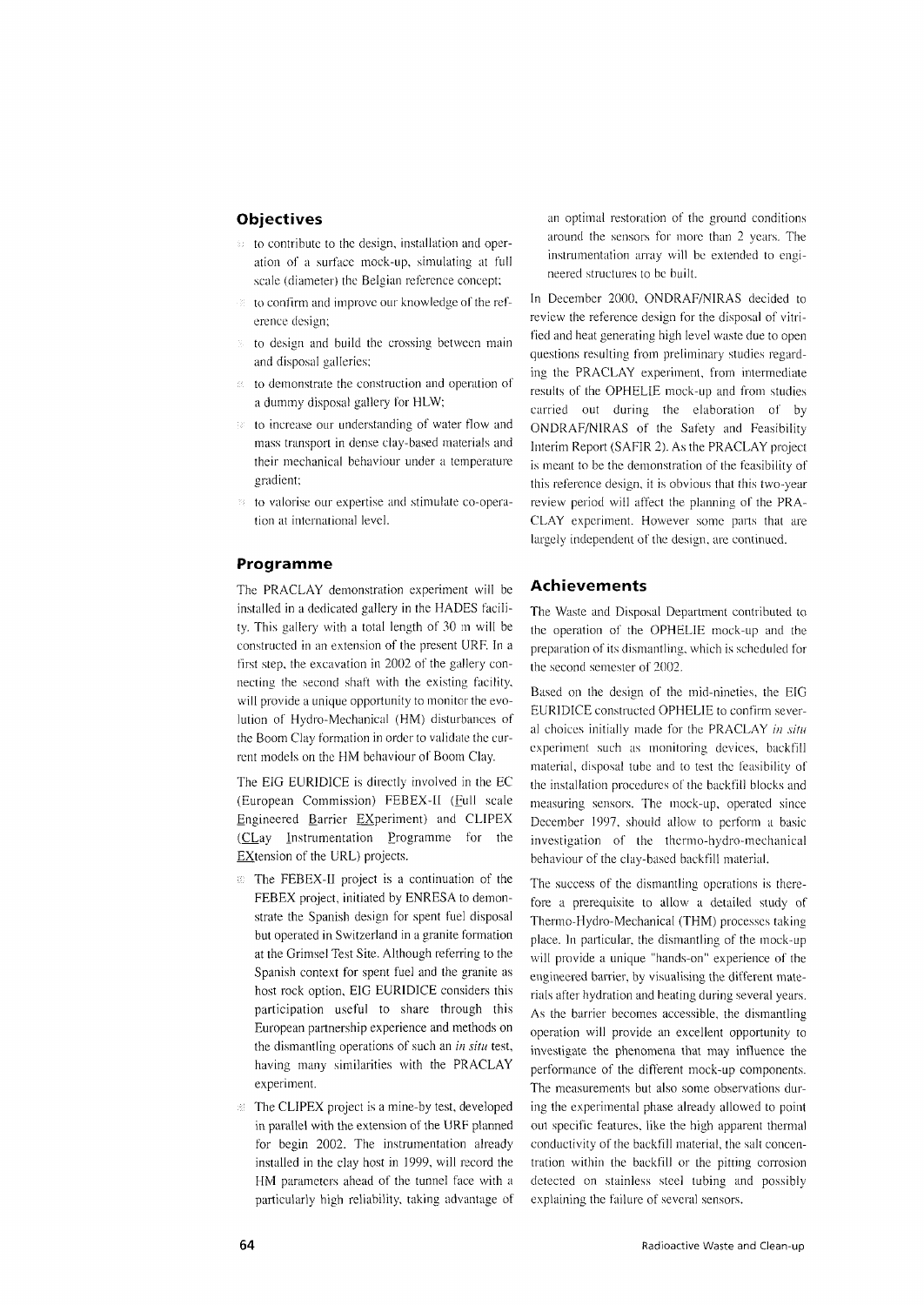The construction of the connecting gallery is an experiment by itself as it is the first time that an industrial excavation technique will be used. The construction of this gallery will gather essential information regarding the excavation technique but also the understanding of the hydro-mechanical response of the clay massif during and after the excavation. Presently, the starting chamber required for mounting the tunnel machine is ready. The connecting gallery will be excavated early 2002.

For the construction of the connecting gallery, a tunnelling machine composed of a 2.3 m long shield , a road-header for the rock excavation and a bird-wing erector system for the lining installation was designed. The shield is equipped with a cutting head to ensure a smooth excavated profile. The wedge block system consisting in an expanded lining system is selected to reduce the plastic zone created by the tunnelling process. A fast advancing rate of about 2 meters a day and a minimal overbreak are required. A quick installation of the lining will minimise radial movement of the clay wall. The full instrumented tunnelling machine (forces exerted by the hydraulic jacks, convergence of the wall, etc) will allow a very good control of the excavation parameters.

Recent simulations of the excavation process supported the definition of the instrumentation programme. The mine-by test will in turn allow to test the capability of current models to reproduce the coupled HM behaviour of deep clays and to validate and/or refine these capabilities.

The following interesting results are already available:

- **We recorded, for the first time from the HADES** URF at a depth of 225 m, the expected undisturbed pore water pressure of 2.2 MPa, indicating a hydraulical disturbance limited to about 30 m behind the front of the drift;
- ss during the construction of the second shaft, we observed a water pressure drop about 0.2 MPa at a distance of about 60 m from the shaft. Simple poroplastic models predicting a maximum extent of 25 m distance for a similar disturbance under full deconfinement cannot explain these observations. This confirms that skeleton viscosity and fracturing in the near-field have to be taken into account;
- w we observed a good agreement between preliminary results of simulations, run by the different modelling teams involved in the project;



*Excavation of the starting chamber*

 $\mathbb{R}$  using the instrumentation recently installed at the bottom of the second shaft, we recorded the response of the clay host rock to the construction of the starting chamber taking place in September of this year.

In complement to the investigations initiated last year for the study of the fracturation observed around the second shaft, a new EC project (SEFLFRAC) on the self-healing behaviour of fractures, proposed by the BIG EURIDICE, was selected in the frame of the Fifth Framework programme of the European Commission on nuclear fission safety. Numerous geological observations during the digging of the starting chamber provide a new set of data to be analysed in more detail together with new information collected at the field (core drilling, micro-sonic measurements, etc).

In the frame of the IAEA Network of Centres of Excellence, SCK-CEN as a member of the BIG EURIDICE, has proposed to make the HADES URF available for international training and demonstration activities with the following objectives:

- *m* to demonstrate waste disposal technologies;
- to contribute to the resolution of outstanding key scientific and technical issues;
- ss to support training, knowledge and technology transfer;
- §5 to promote public confidence in geological disposal.

This programme forms part of a broader action to involve international partners for research and demonstration projects in connection with the URF. The initiative of IAEA provides an excellent opportunity to promote international co-operation and to share experience and know-how.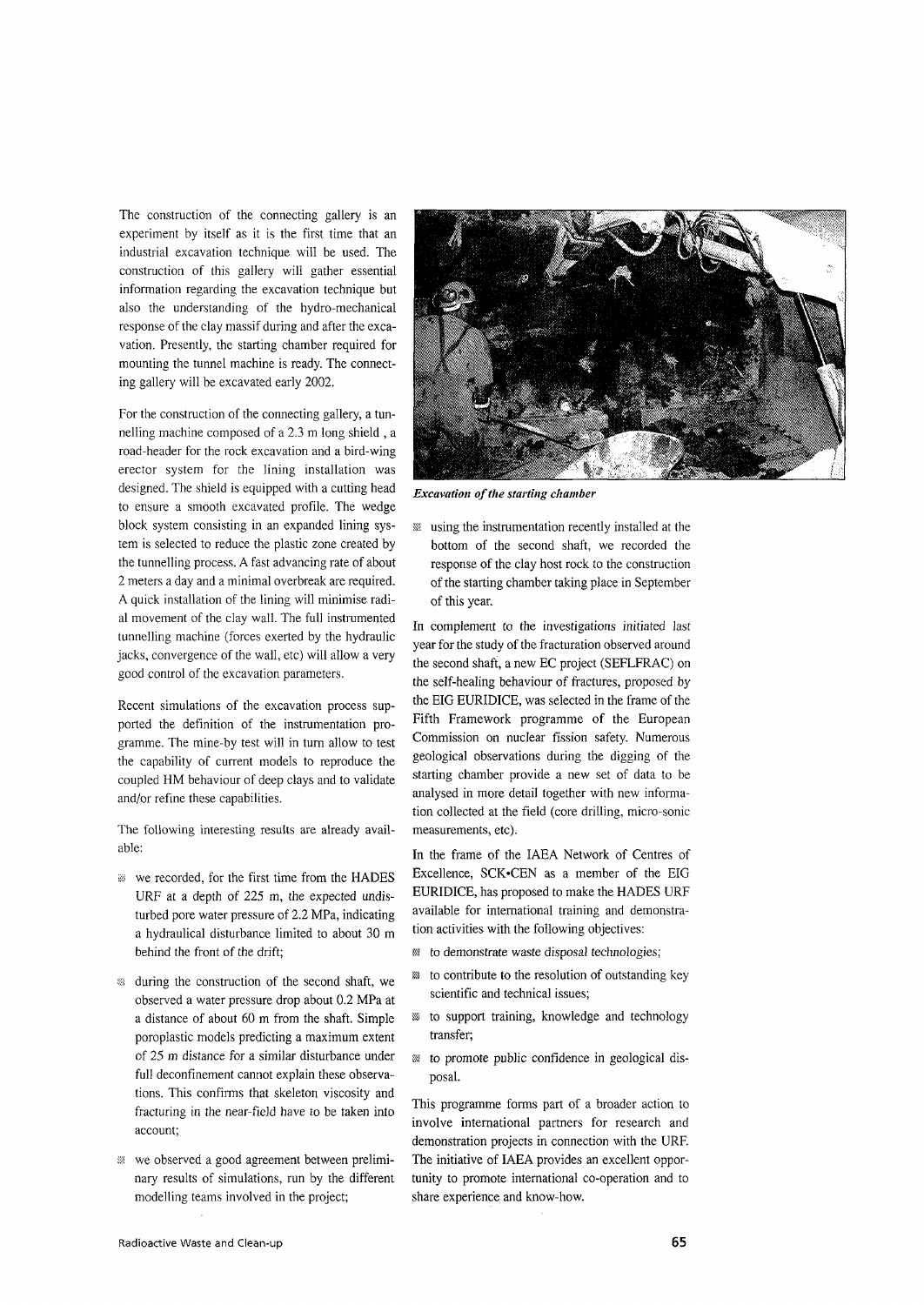SCK'CEN continues its partnership within the Mont Terri project (Switzerland) and is involved for consultancy in the frame of the experimental programme to be developed at the URL project of ANDRA at Bure, France. The support programme of the Belgian Ministry of Economic affairs in the enhancement of nuclear safety in East and Central European countries allows us to maintain and develop co-operation and training activities. Finally, SCK-CEN is also involved in the Cluster Repository Project (CROP), an international EC-funded thematic network aimed at comparing and assessing results from investigations of engineered barriers in URL's.

### **Perspectives**

The gallery connecting the second access shaft to the HADES RUF with the existing underground facility will be completed in 2002. Subsequently, the ventilation system will be adapted (2003). The dismantling of the mock-up is planned for September 2002.

The instrumentation of the host rock in the frame of the PRACLAY experiment is scheduled for 2005. The excavation of the PRACLAY drift will only start after a stabilisation period estimated to last for at least 6 months. The PRACLAY experiment is therefore expected to be operational by the end of 2007. After a five year heating phase, a one year cooling period (2013) is required prior to dismantling.

The EC SELFRAC project has a duration of three years. The main objective of this research project is to understand and quantify the increase of the permeability related to crack proliferation around excavation in clays and the self-healing processes that could in turn reduce the permeability with time. Constitutive models will be developed or adapted to predict the occurrence and the intensity of these processes.

A doctoral thesis studying the influence of radiation and heat on the performance of optical fibres was completed in 2001. In continuation of this work, we are studying practical applications (e.g. dose sensor) in view of potential spin-offs in the development of optical sensor for the monitoring of in situ tests or even repositories.

A first broadening of our monitoring research will take place through two EC projects:

 $\%$  the SOMOS (Safety and Operational Monitoring of repositories with fibre Optic sensing Systems) project, co-ordinated by SCK-CEN on the development and testing of fibre optic sensors for monitoring temperature, pressure and gasses;

<sup>33</sup> a thematic network focused on the development of strategies concerning monitoring, co-ordinated by N1REX, the Waste Agency in UK.

In the frame of valorisation and quality assurance, we are planning to develop next year new activities related to data and knowledge management. For more than 15 years, the department Waste and Disposal maintains databases gathering the measurements of all sensors installed in the HADES URF but also from our piezometric network covering groundwater levels in north-east Belgium.

According to the time frame (decades) for the research on waste disposal, knowledge must be preserved during at least the operational period of a repository.

A dedicated data and knowledge management system able to follow the fast evolution in information technology is therefore necessary. It is our aim in the coming year to develop a larger data management system that would incorporate besides the existing databases, the scientific reports produced by the department including all input information that makes the production of these reports possible. The latter would e.g. include the Data Collection Forms (DCF) compiling the parameters used in performance assessment (PA) studies, input and output files of codes, results of measurements from both surface and underground laboratory experiments.

In 2002, SCK.CEN will contribute actively to the IAEA's Network of Centres of Excellence for Training and Demonstration of Waste Disposal Technologies in Underground Research Facilities.

This network was established in October 2001 and its focus is on the use of underground research facilities to achieve progress in repository development. The HADES URF has been made available to the network of URF's for conducting in-situ R&D work and demonstration tests in HADES under the aegis of the IAEA. Project partners with highly developed R&D programs on radioactive waste disposal can take advantage of synergies in research. Member states with less advanced repository development programmes can benefit from the network through active participation in experimental work in HADES or through dedicated programmes for promoting the transfer and preservation of knowledge and technologies. The connection with the future European Research Area (ERA) to be developed by the EC within the sixth framework programme will be looked for.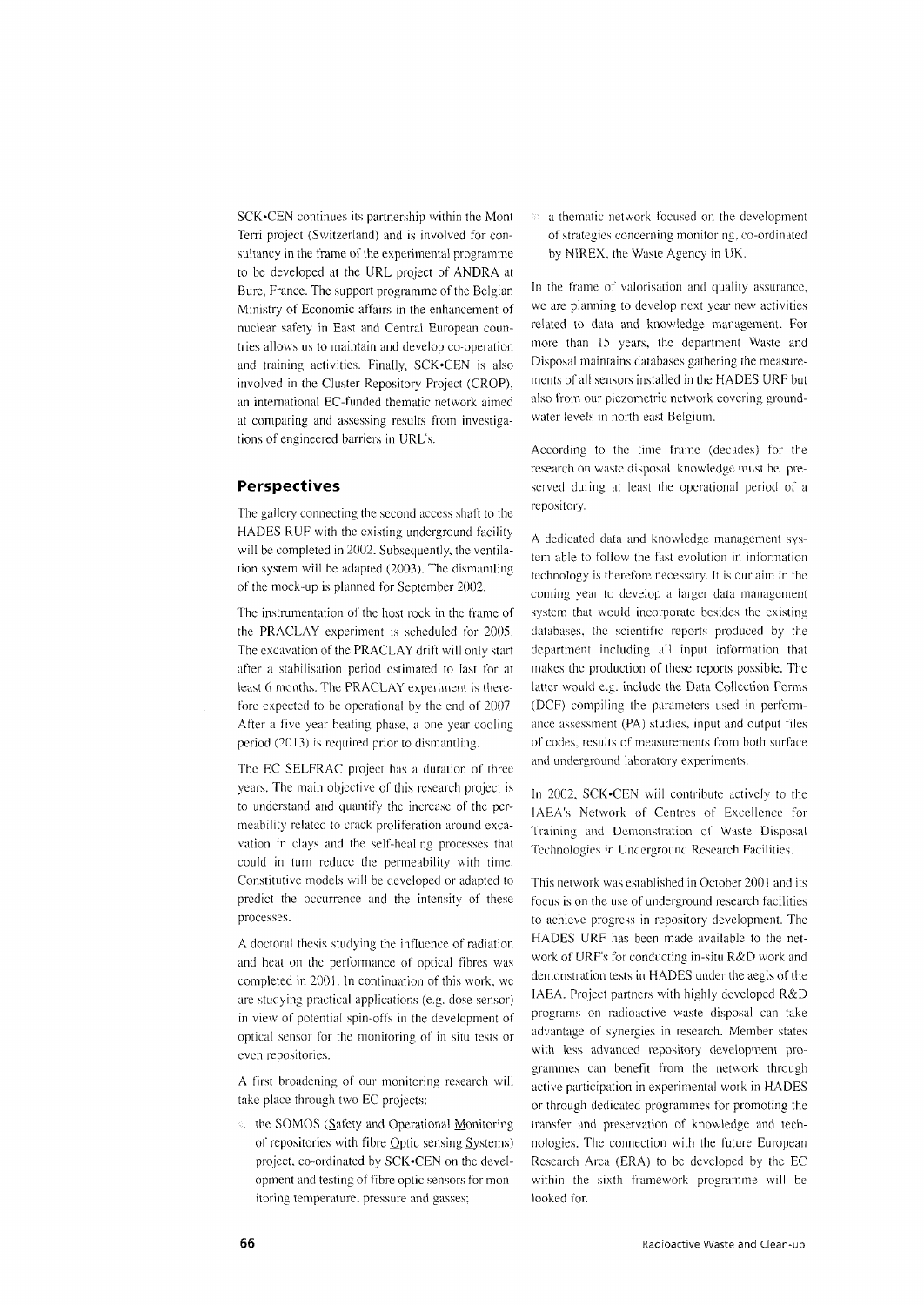## <u>e parti de la contra del propiedad de la p</u>

|               | Tractebel (Brussels, Belgium)                                                                |
|---------------|----------------------------------------------------------------------------------------------|
| <b>ANDRA</b>  | Agence National pour la gestion<br>des Déchets RAdioactifs<br>(Châtenay-Malabry, France)     |
| <b>CEA</b>    | Commissariat à l'Energie<br>Atomique (Saclay, France)                                        |
| <b>CIEMAT</b> | Centro de Investigaciones<br>Energéticas, Medioambientales y<br>Tecnológicas (Madrid, Spain) |
| <b>CSIC</b>   | Consejo Superior de<br>Investigaciones Científicas<br>(Madrid, Spain)                        |
| <b>ENRESA</b> | Empresa Nacional de Residuos<br>Radiactivos, S.A. (Madrid, Spain)                            |
| KULeuven      | Katholieke Universiteit Leuven<br>(Leuven, Belgium)                                          |
| NRG           | Nuclear Research Group (Petten,<br>the Netherlands)                                          |
| <b>SKB</b>    | Svensk Kärnbränslehantering AB<br>(Stockholm, Sweden)                                        |
| ULB           | Université Libre de Bruxelles<br>(Brussels, Belgium)                                         |
| UPC           | Universitat Politecnica de<br>Catalunya (Barcelona, Spain)                                   |

#### 2012년 1월 20일 : 10월 20일 10월 20일 10월 20일 10월 20일 10월 20일 10월 20일 10월 20일 10월 20일 10월 20일 10월 20일 10월 20일 10월 20일<br>대한민국의 대한민국의 대한민국의 대한민국의 대한민국의 대한민국의 대한민국의 대한민국의 대한민국의 대한민국의 대한민국의 대한민국의 대한민국의 대한민국의 대한민국의 대한민국의 대한민국의 대한민국의 대한

| EС           | European Commission (Brussels,<br>Belgium)                                                    |
|--------------|-----------------------------------------------------------------------------------------------|
| IAEA         | International Atomic Energy<br>Agency (Vienna, Austria)                                       |
| MEZ.         | Ministry of Economic Affaires<br>(Brussels, Belgium)                                          |
| ONDRAF/NIRAS | Belgian Agency of Radioactive<br>Waste and Enriched Fissilie<br>Materials (Brussels, Belgium) |

# **Publications**

J. Bel, F. Bernier "Temperature Criterion Related to Clay Based Backfill Materials in the Framework of a Geological Repository of Heat Producing Radioactive Waste (HLW), Proc. ICEM'01, The 8<sup>th</sup> International conference on Environmental Management, Bruges, Sept.30 - Oct.4 2001.

F. Bernier "Fracturing and Self-Healing in the Boom Clay; Evidences and Futher Studies" , Self-Healing Topical Session Proceedings, 11th Clay Club meeting, OCDE.

P. Borgermans, B. Brichard, F. Berghmans, M. Decréton, "Dosimetry with optical fiblres: results for pure silica. phosphorous and erbium doped samples", SPIE Procs, Vol. 4204, pp. 151-160, International Conference on Fibre Optic Sensor Technology II, Boston, USA, Nov. 06-08, 2000.

M. Demarche, F. Bernier "The PRACLAY Project: Demonstration of the Feasibility of the Belgian Reference Concept for HLW, Proc. ICEM'Ol, The 8th International conference on Environmental Management, Bruges, Sept.30-Oct.4 2001.

M. Demarche, F. Bernier "EURIDICE EIG and Extension of the URL, inc. the CLIPEX Project", 2nd CLUSTER URL's Seminar, Book of abstracts, European Commission.

B. Neerdael, "The use of scientific and technical results from underground research laboratory investigations for the geological disposal of radioactive waste", IAEA-TEC-DOC-1243, September 2001.

A. Sneyers, G. Volckaert, B. Neerdael, "The Belgian Research, development and demonstration program on the geological disposal of long-lived and high-level radioactive waste and spent fuel in a clay formation: status and trends", WM'Ol, Proc. Waste Management 2001 Symposium, Tucson (AZ, USA), Feb 25 - Mar 1, 2001.

J. Verstricht, M. Demarche, C. Gatabin "Development of a Backfill Material within the Belgian Concept for Geological Disposal of High-level Radioactive Waste: An Example of Successful International Co-operation", WM'Ol, Proc. Waste Management 2001 Symposium, Tucson (AZ, USA), Feb 25 - Mar 1, 2001.

J. Verstricht, D. De Bruyn, M. Demarche "Extension of the Underground Research Facility for Real-Scale Demonstration", WM'Ol, Proc. Waste Management 2001 Symposium, Tucson (AZ, USA), Feb 25 - Mar 1, 2001.

J. Verstricht, D. De Bruyn, B. Dereeper "Mock-up Simulation for the Demonstration of the Belgian High-Level Radioactive Waste Disposal Concept", Proc. ICEM'01, The 8<sup>th</sup> International conference on Environmental Management, Bruges, Sept 30 - Oct 4, 2001.

#### **Reports**

F. Bernier, D. De Bruyn, M. Demarche, J. Verstricht (2001), "CLIPEX: Fourth annual report January 2000 -December 2000", EC contract FI4W-CT96-0028, Ref. 01- 152, EIG EURIDICE.

D. De Bruyn (2001), "Rapport envers 1'ONDRAF des activités du GIE PRACLAY/EURIDICE pour la période 1998-2000", Ref-01-228, EIG EURIDICE.